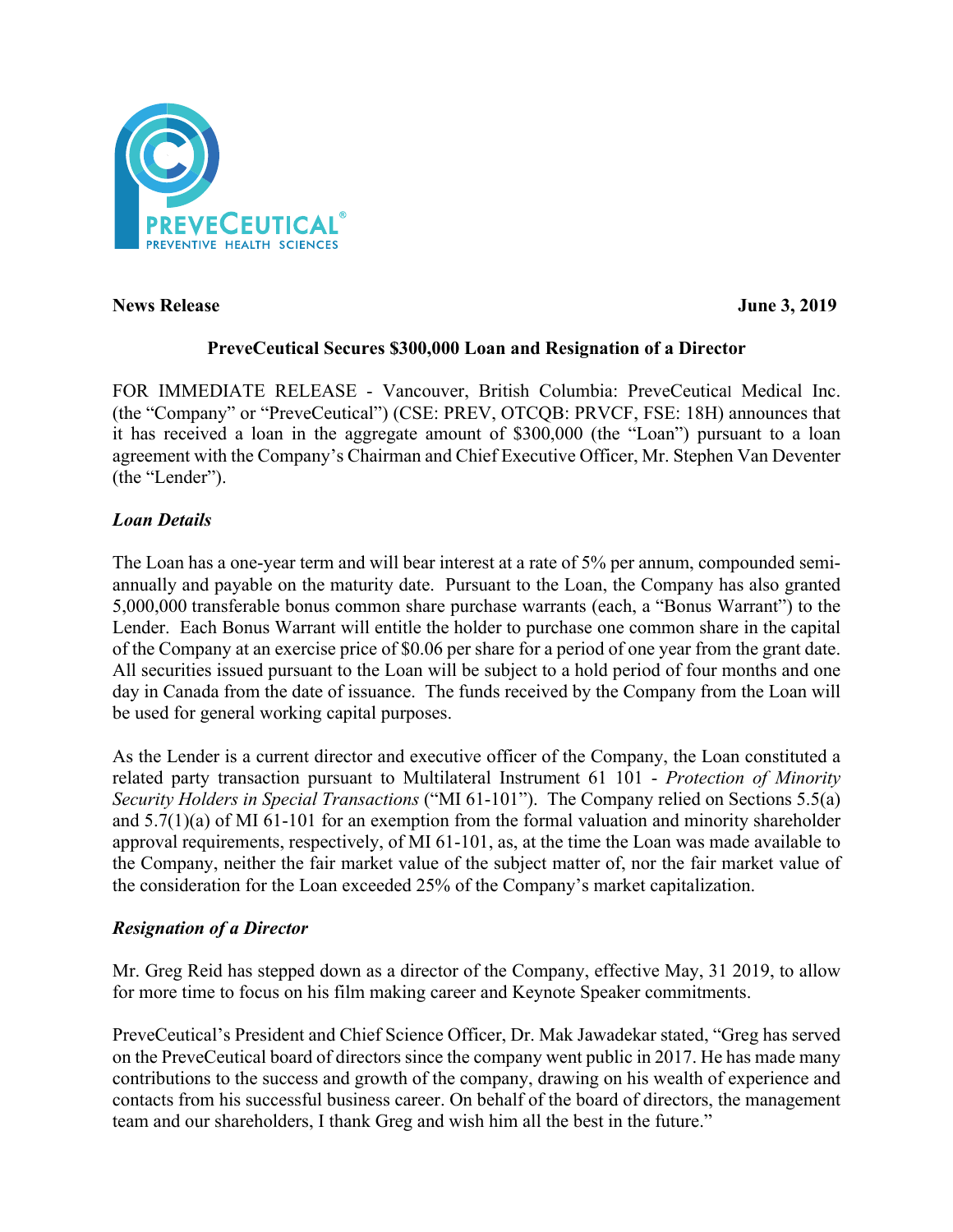### *About PreveCeutical*

PreveCeutical is a health sciences company that develops innovative options for preventive and curative therapies utilising organic and nature identical products.

PreveCeutical aims to be a leader in preventive health sciences and currently has five research and development programs, including: dual gene therapy for curative and prevention therapies for diabetes and obesity; the Sol-gel Program; Nature Identical™peptides for treatment of various ailments; non-addictive analgesic peptides as a replacement to the highly addictive analgesics such as morphine, fentanyl and oxycodone; and a therapeutic product for treating athletes who suffer from concussions (mild traumatic brain injury).

For more information about PreveCeutical, please visit www.PreveCeutical.com, follow us on Twitter: http://twitter.com/PreveCeuticals and Facebook: www.facebook.com/PreveCeutical.

### *On Behalf of the Board of Directors*

"*Dr. Makarand (Mak) Jawadekar*" President& Chief Science Officer

#### *For further information, please contact:*

Deanna Kress Director of Corporate Communications & Investor Relations +1-778-999-6063 deanna@PreveCeutical.com

#### *Forward-Looking Statements*

This news release contains forward-looking statements and forward-looking information (collectively, "forwardlooking statements") within the meaning of applicable Canadian and U.S. securities legislation, including the United States *Private Securities Litigation Reform Act of 1995*. All statements in this news release that are not purely historical are forward-looking statements and include any statements regarding beliefs, plans and expectations regarding the future, including, the use of proceeds from the Loan and the anticipated business plans and timing of future business activities of the Company. Often, but not always, forward-looking statements can be identified by words such as "pro forma", "plans", "expects", "may", "will", "should", "budget", "schedules", "estimates", "forecasts", "intends", "anticipates", "believes", "potential" or variations of such words including negative variations thereof and phrases that refer to certain actions, events or results that may, could, would, might or will occur or be taken or achieved. Actual results could differ from those projected in any forward-looking statements due to numerous factors including risks and uncertainties relating to investor interest in future financings, and the ability of the Company to, among other things, obtain any required governmental, regulatory or stock exchange approvals, permits, consents or authorizations required, including Canadian Securities Exchange acceptance of the Loan and any planned future activities, completing its research programs as planned, and obtaining the financing required to carry out its planned future activities. Other factors such as general economic, market or business conditions or changes in laws, regulations and policies affecting the biotechnology or pharmaceutical industry, may also adversely affect the future results or performance of the Company. Although the Company believes that the statements, beliefs, plans, expectations, and intentions contained in this news release are reasonable, there can be no assurance that those statements, beliefs, plans, expectations, or intentions will prove to be accurate. Readers should consider all of the information set forth herein and should also refer to other periodic reports provided by the Company from time-totime. These reports and the Company's Canadian continuous disclosure filings are available at www.sedar.com.

Readers are cautioned not to put undue reliance on forward-looking statements. These forward-looking statements